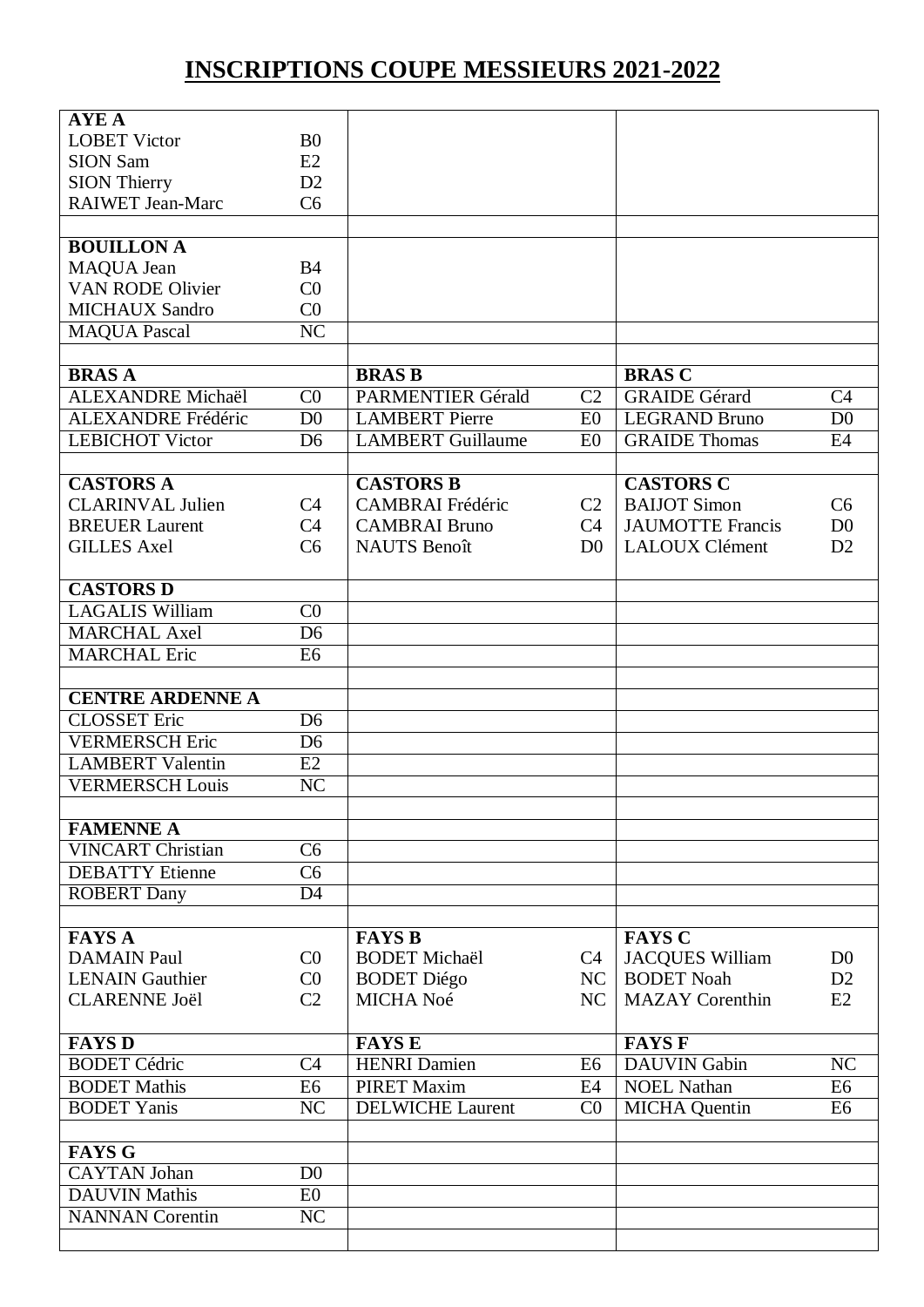| <b>HALANZY-MUSSON A</b>                            |                        | <b>HALANZY-MUSSON B</b>            |                      |                                                |                              |
|----------------------------------------------------|------------------------|------------------------------------|----------------------|------------------------------------------------|------------------------------|
| <b>RIGAUX Christophe</b>                           | CO                     | <b>LAMBOT Marc</b>                 | <b>B6</b>            |                                                |                              |
| <b>MARTIN Thibault</b>                             | $\overline{C2}$        | <b>GERARD Melvyn</b>               | C <sub>0</sub>       |                                                |                              |
| <b>MARS</b> Frédéric                               | D2                     | CATALANO Jean-Fr.                  | C <sub>4</sub>       |                                                |                              |
|                                                    |                        |                                    |                      |                                                |                              |
|                                                    |                        |                                    |                      |                                                |                              |
| <b>JAMOIGNE A</b>                                  |                        |                                    |                      |                                                |                              |
| <b>ARNOULD Frédéric</b>                            | <b>B6</b>              |                                    |                      |                                                |                              |
| <b>STEVENIN Laurent</b>                            | C6                     |                                    |                      |                                                |                              |
| <b>STEVENIN Lucas</b>                              | NC                     |                                    |                      |                                                |                              |
|                                                    |                        |                                    |                      |                                                |                              |
| <b>LIBRAMONT A</b>                                 |                        |                                    |                      |                                                |                              |
| <b>DEWEZ</b> Laurent                               | C <sub>2</sub>         |                                    |                      |                                                |                              |
| <b>DEWEZ</b> Dorian                                | E4                     |                                    |                      |                                                |                              |
| DEWEZ Timéo                                        | $\overline{\text{NC}}$ |                                    |                      |                                                |                              |
| <b>MARLOIE A</b>                                   |                        |                                    |                      |                                                |                              |
|                                                    | CO                     |                                    |                      |                                                |                              |
| <b>COLLIGNON Hugo</b><br><b>COLLIGNON Frédéric</b> | <b>B6</b>              |                                    |                      |                                                |                              |
| <b>ROBERT Cédric</b>                               | $\overline{C2}$        |                                    |                      |                                                |                              |
|                                                    |                        |                                    |                      |                                                |                              |
| <b>MESSANCY A</b>                                  |                        | <b>MESSANCY B</b>                  |                      |                                                |                              |
| <b>CLAISSE</b> Michel                              | E <sub>0</sub>         | PERRET Pierre-Alex.                | C <sub>2</sub>       |                                                |                              |
| <b>LEBON Benjamin</b>                              | E2                     | <b>LENOIR Christophe</b>           | C <sub>2</sub>       |                                                |                              |
| <b>MULLER Corentin</b>                             | E2                     | <b>ANSAY Olivier</b>               | D <sub>0</sub>       |                                                |                              |
|                                                    |                        |                                    |                      |                                                |                              |
|                                                    |                        |                                    |                      |                                                |                              |
| <b>OCHAMPS A</b>                                   |                        |                                    |                      |                                                |                              |
| <b>PLENNEVAUX Benoit</b>                           | $\overline{\text{C6}}$ |                                    |                      |                                                |                              |
| <b>BOSSICART</b> Jean-François                     | $\overline{D4}$        |                                    |                      |                                                |                              |
| <b>VINCART Christophe</b>                          | $\overline{D0}$        |                                    |                      |                                                |                              |
| <b>GERARD Daniel</b>                               | D2                     |                                    |                      |                                                |                              |
|                                                    |                        |                                    |                      |                                                |                              |
| <b>PALETTE CENTRE A</b>                            |                        |                                    |                      |                                                |                              |
| PELTRIAUX Michaël                                  | D <sub>4</sub>         |                                    |                      |                                                |                              |
| <b>GIBOUX Joël</b>                                 | D <sub>4</sub>         |                                    |                      |                                                |                              |
| <b>BRAHY Edouard</b>                               | E <sub>0</sub>         |                                    |                      |                                                |                              |
|                                                    |                        |                                    |                      |                                                |                              |
| <b>TT ROUVROY A</b>                                |                        | <b>TT ROUVROY B</b>                |                      | <b>TT ROUVROY C</b>                            |                              |
| <b>NEULENS</b> Quentin                             | E2                     | <b>GOELFF Pascal</b>               | C4                   | <b>FIRHS Cédric</b>                            | E4                           |
| <b>NEULENS Matthias</b>                            | E4                     | <b>DEBIN Mathieu</b><br>DEBIN Théo | E6<br>E <sub>6</sub> | <b>GUILLAUME Allan</b><br><b>VINCENT David</b> | NC<br>$\overline{\text{NC}}$ |
| <b>NEULENS</b> Dominique                           | E <sub>6</sub>         |                                    |                      |                                                |                              |
|                                                    |                        |                                    |                      |                                                |                              |
| <b>RULLES A</b>                                    |                        | <b>RULLES B</b>                    |                      | <b>RULLES C</b>                                |                              |
| FLOSTROY Benjamin                                  | <b>B6</b>              | <b>TURLOT Léopold</b>              | C <sub>2</sub>       | <b>ADAM</b> Ludovic                            | $\overline{C}0$              |
| <b>DUCKERS</b> Julien                              | CO                     | <b>DION Raphaël</b>                | C <sub>4</sub>       | <b>COUROTCHKINE Chr.</b>                       | $\overline{C2}$              |
| <b>PIERET Jean-Jacques</b>                         | CO                     | <b>TURLOT Clément</b>              | E4                   | <b>LAPOTRE Sébastien</b>                       | D <sub>0</sub>               |
|                                                    |                        |                                    |                      |                                                |                              |
|                                                    |                        |                                    |                      |                                                |                              |
| <b>SAINLEZ A</b>                                   |                        | <b>SAINLEZ B</b>                   |                      | <b>SAINLEZ C</b>                               |                              |
| <b>WUIDAR Thomas</b>                               | C <sub>6</sub>         | <b>ALGRAIN Pierre</b>              | D <sub>6</sub>       | <b>JODOCY Stéphane</b>                         | C <sub>6</sub>               |
| <b>CHINA Laurent</b>                               | D <sub>4</sub>         | <b>FONCK Kévin</b>                 | E <sub>0</sub>       | <b>ABOU SIYAM Ramez</b>                        | E0                           |
| <b>JODOCY Vincent</b>                              | C <sub>6</sub>         | <b>ADAM Thibault</b>               | E <sub>0</sub>       | <b>THEATRE Thomas</b>                          | D <sub>0</sub>               |
|                                                    |                        |                                    |                      |                                                |                              |